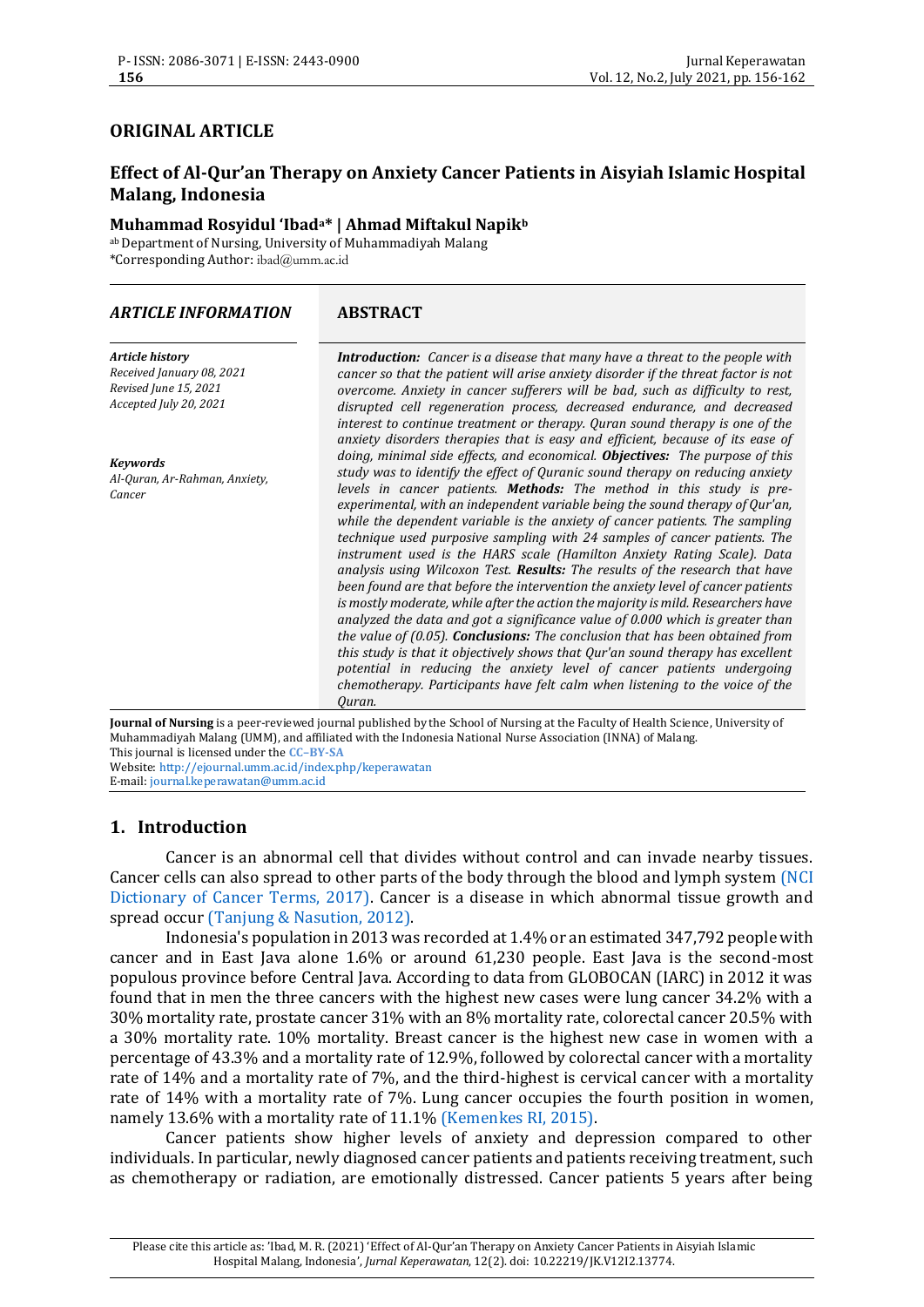diagnosed with cancer are still having trouble with their survival due to the long-term side effects of treatment and the diagnosis itself. In addition to the physical consequences, several studies have shown increased levels of anxiety and depression even years after diagnosis (Inhestern, [Beierlien, Bultmann, Möller, Romer, & Koch, 2017\).](#page-5-0)

Cancer patients who experience physiological anxiety increase norepinephrine levels so that they often wake up at night, where will hinder the wound healing process, due to disrupted cell regeneration processe[s \(Kozier, 1995 in Faridah 2015\).](#page-5-1) In various studies, it is also stated that anxiety is closely related to enduranc[e \(Setyoadi, 2011 in Ali, 2015\).](#page-5-2) In cancer patients, depression and anxiety have been associated with decreased medication adherence, prolonged hospitalization, decreased quality of life. Depression and anxiety are independent risk factors for early death in cancer patients [\(Arrieta et al., 2013; Pinquart and Duberstein,](#page-5-3) 2010 in Griffiths, et [al., 2016\).](#page-5-3)

In a preliminary study conducted Aisyiyah Islamic Hospital of Malang, the number of cancer patients from February to June 2017 amounted to 409 patients. Based on the results of interviews conducted with several patients, it was revealed that the anxiety they felt often appeared every time they wanted chemotherapy and during chemotherapy. Some of the patients also mentioned that they were anxious every time they had control and came to the hospital, they were worried about the possibilities that would happen to them, both in terms of their physical and social life in the family and environment. Poor prognosis is often a concern for cancer patients themselves. Based on measurements using the HARS (Hamilton Anxiety Rate Scale) it was found that the average level of anxiety was in the medium category. The data is also illustrated by signs or symptoms such as attentive voice and facial expressions, slightly increased vital signs, slightly tense patient, uncomfortable patient, dry mouth, frequent urination, and narrowed perception. Interviews with nurses mentioned that cancer patients who often experience anxiety are often found with Mamae cancer, Cervix cancer, and Colon cancer.

Common treatments given to reduce anxiety such as medication combined with psychotherapy, cognitive behavioral therapy CBT (Cognitive Behavioral Therapy), other psychotherapy, such as relaxation therapy, supportive psychotherapy, or mindfulness therapy, have been used if CBT cannot be used to treat anxiety [\(Bhatt, 2016\).](#page-5-4) Preliminary results of the pilot study suggest that sound meditation is an effective relaxation therapy from the start of treatment. Unlike some other relaxation methods, sound meditation does not require regular practice or practice to achieve a positive effect [\(Rose & Weis, 2008\).](#page-6-3)

Sound therapy has several advantages such as safe and simple therapy, has a low level of difficulty and costs, or is economical [\(Forooghy, Tabrizi, Hajizadeh, & Pishgoo, 2015\).](#page-5-5) While the advantages of Quranic sound therapy itself are: (1) being able to treat diseases that cannot be treated by the medical team [\(Yusri, 2006 in Faridah 2015\).](#page-5-1) (2) creates mental and spiritual relaxation effects [\(Fitriatun, 2014\).](#page-5-6) (3) The Qur'an makes one's heart calm, safe and comfortable [\(Ali, 2015\).](#page-5-2) Quran sound therapy is more effective in reducing depression than music used for relaxation and depression treatment [\(Rafique, Anjum, & Raheem, 2017\).](#page-6-4)

The sound of the Qur'an is another therapy in reducing anxiety. Several previous studies have been conducted on the effect of Quran therapy on reducing anxiety. His research on the effects of the Qur'an on humans in terms of physiology and psychology shows that listening to the Qur'an can significantly reduce reflective nervous tension and with computers, this data is measured in qualitative and quantitative forms [\(Ahsin W, 2007 in Ali 2015\).](#page-5-2) Other research on listening to the verses of the Koran affects reducing psychological stress [\(Fitriatun, Wiyono, &](#page-5-6)  [Setyanto, 2014\).](#page-5-6) Another study on listening to surah al-Fatihah once and ar-rad verse 28 seven times for 20 consecutive days showed a significant reduction in anxiety levels in breast cancer patients before surgery [\(Ali, 2015\).](#page-5-2) Another study on listening to the sound of the Qur'an on decreasing the anxiety level of patients before laparotomy surgery showed that there was an effect, where there was a decrease in the patient's level of anxiety [\(Faridah, 2015\).](#page-5-1)

Patients who receive sound therapy will be effective and efficient in overcoming anxiety, this therapy is a recommended option for anxiety therapy as well as Al-Quran sound therapy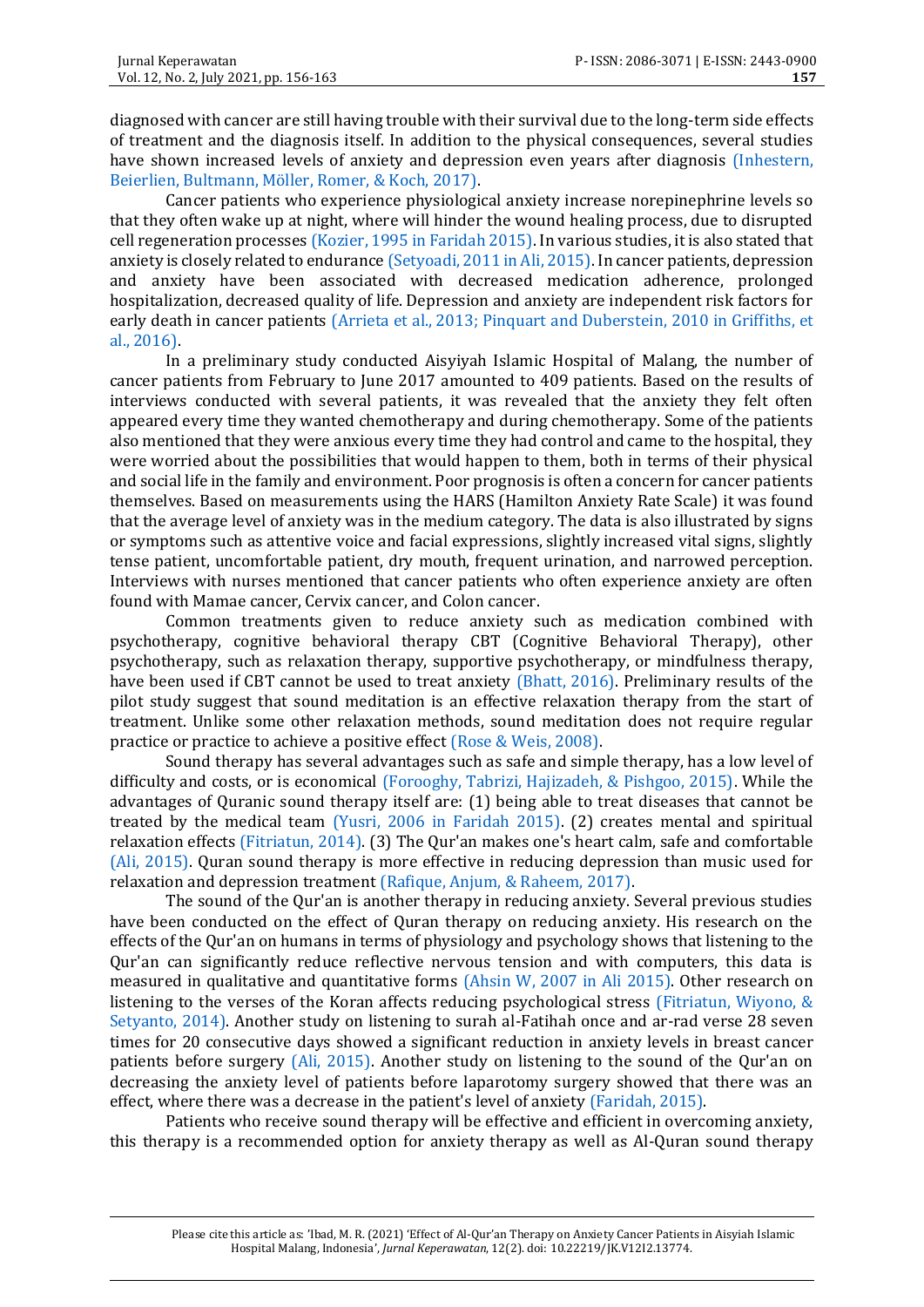which has been proven to have an effect in overcoming the anxiety of cancer patients who will undergo surgery and anxiety in patients who will undergo laparotomy. but there are no studies that explain the Quranic sound therapy significantly reduces anxiety in cancer patients, so the researchers wish to research the effect of Al-Quran sound therapy on reducing anxiety levels in cancer patients.

# **2. Methods**

The research design used pre-experimental with a one-group pre-post test design. This research was carried out in the chemotherapy room. The sampling technique used is purposive sampling with inclusion criteria, namely patients who have been diagnosed with cancer for 5 years ago, patients who are currently undergoing chemotherapy therapy, complain of anxiety verbally, and are willing to sign an informed consent. The number of samples involved in this study was 24 patients. This research was conducted in November - December 2017 at Aisyiyah Islamic Hospital of Malang. Researchers used the Hamilton Anxiety Rating Scale (HARS) instrument to measure the level of anxiety experienced by participants, the therapy process was carried out 12 times (1 day 2 times listening to the voice of Al-Quran Surah Ar-Rahman for 22 minutes). Researchers have conducted a non-parametric test using Wilcoxon.

## **3. Results and Discussion**

### **3.1 Demographic data of patients receiving Al-Qur'an Therapy**

The characteristics of the respondents' demographic data assessed in terms of age, gender, and religion can be seen in table 1 below :

|            | I abel I. Demographic data |       |     |     |         |       |
|------------|----------------------------|-------|-----|-----|---------|-------|
| Demography | N                          | Mean  | Min | Max | Percent | Total |
| Age        | 24                         | 48,75 | 34  | 60  | $100\%$ | 24    |
| Male       | −                          | ۰     | -   | ۰   | 22%     | 24    |
| Female     | 17                         | ۰     | -   |     | 78%     | 24    |
| Moslem     | 23                         | ۰     | ۰   | ۰   | 95.84%  | 24    |
| Non-Moslem |                            | ۰     | -   |     | 4.16%   | 24    |

**Tabel 1. Demographic data**

The average age of the respondents was 48 or 49 years with the youngest age being 34 years and the oldest being 60 years. [Inhestern, et al \(2017\)](#page-5-0) mention that young cancer patients experience more distress than older cancer patients. At a young age, they are still in the developmental and emotional stages of immaturity so they will feel more pressure and minimal control techniques, on the contrary, older cancer patients are more mature and better at controlling the pressure that comes on them.

The sex distribution of respondents is not evenly distributed, where male respondents are 7 people and 17 women are. Based on this data, the respondents in this study were dominated by women. The Ministry of Health of the Republic of Indonesia presents data on cancer patients, in which the data is also dominated by women with cervical cancer and breast cancer (Kemenkes RI, [2015\).](#page-6-2) With these data, it is directly proportional to the fact that the majority of cancer sufferers are women, so there is a possibility that this is a separate threat for women.

The religious distribution of the 24 respondents in this study, was dominated by Muslims, namely 95.84% or 23 people and non-Muslims 4.16% or 1 person[. Tix & Frazier \(2005\)](#page-6-5) stated in their research that Catholic religious traditions have a relationship with greater anxiety and depression, but Protestants have no relationship. Religion will be a factor of anxiety depending on the elements in the religion. So that different religions will also affect the anxiety felt by individuals.

## **3.2 Anxiety Levels of Cancer Patients Before and After Giving Qur'an Sound Therapy**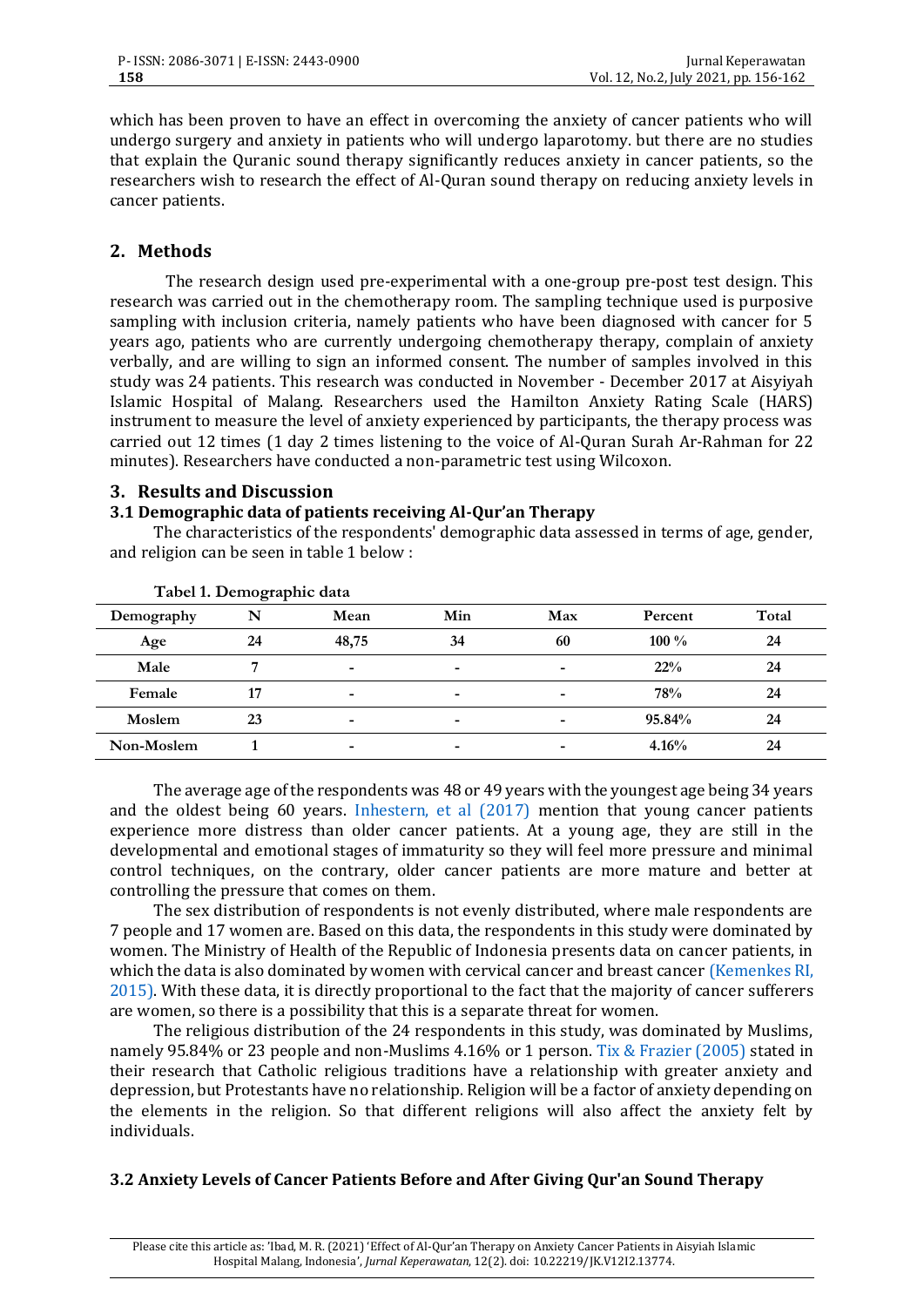Before giving the Qur'an sound therapy (pre-test), respondents were explained the objectives, benefits, and research procedures. The research procedure includes filling out informed consent if you are willing to be a respondent. Anxiety measurement was carried out when the respondent was on a chemotherapy schedule and was in the chemotherapy room at RSI Aisyah Malang. The measurement was carried out using the HARS scale.

| Table 2. Data on decreasing anxiety levels |                   |        |                      |          |               |       |  |  |
|--------------------------------------------|-------------------|--------|----------------------|----------|---------------|-------|--|--|
|                                            | $\sum$ respondent |        | <b>Anxiety Level</b> |          |               |       |  |  |
|                                            |                   | Normal | Mild                 | Moderate | <b>Severe</b> | Panic |  |  |
| <b>Before</b>                              | 24                |        |                      | 10       | 14            |       |  |  |
| After                                      | 24                | 18     | 6                    | $\bf{0}$ |               |       |  |  |
| Change value                               | 24                | $+18$  | +6                   | $-10$    | $-14$         | 0     |  |  |

The results of measuring the level of anxiety to 24 respondents obtained several levels, such as mild, moderate, and severe. Respondents with moderate levels of anxiety amounted to 10 people and 14 people with severe anxiety levels. Respondents on average feel tense, uncomfortable with the situation, restless, and focus on what they are currently experiencing. [Fortinash and Worret \(2012\)](#page-5-7) state that the signs of moderate anxiety are: (a) physiological: Vital signs are normal or slightly high: the patient's tension is uncomfortable or excitement (indicates tense or restless) (b) Perceptual: Alert: Perception is narrowed and focused, optimal state for problem-solving and mindful learning (c) Emotional: Feelings of alert and energized challenge; engage in competitive activities and learn new skills; an interested or attentive voice and facial expression. Respondents complained about the impact after chemotherapy, this was felt when going to chemotherapy, sometimes nausea, more sensitivity, increased breadth, and chest palpitations. The anxiety of cancer patients is often caused by imminent threats such as loss, death, impaired body function, loss of role, changes in body image, and the duration of cancer symptoms [\(Trill, 2013\).](#page-6-6) Anxiety in cancer patients if not overcome will have an impact on physiological such as the duration of symptoms of nausea and vomiting felt by the patient, the difficulty of the patient to relax so it is difficult to rest, and problems with treatment compliance where the patient experiences a decrease in coming to do chemotherapy.



Figure 1. Graph of Changes in Anxiety Levels of Cancer Patients Before and After Quran Sound Therapy

After 12 days of listening to the sound therapy of the Qur'an Surat Ar-Rahman which is done every 2 days for 20 minutes. Twenty-four respondents again took measurements of anxiety. The results of the measurement of anxiety for 24 respondents were obtained as follows, respondents with categories within normal limits amounted to 18 people and with mild anxiety levels, there were 26 people. Respondents on average feel more comfortable not being tense, and

Please cite this article as: 'Ibad, M. R. (2021) 'Effect of Al-[Qur'an Therapy on Anxiety Cancer Patients in Aisyiah Islamic](https://ejournal.umm.ac.id/index.php/keperawatan/article/view/13774)  [Hospital Malang, Indonesia](https://ejournal.umm.ac.id/index.php/keperawatan/article/view/13774)', *Jurnal Keperawatan*, 12(2). doi: 10.22219/JK.V12I2.13774.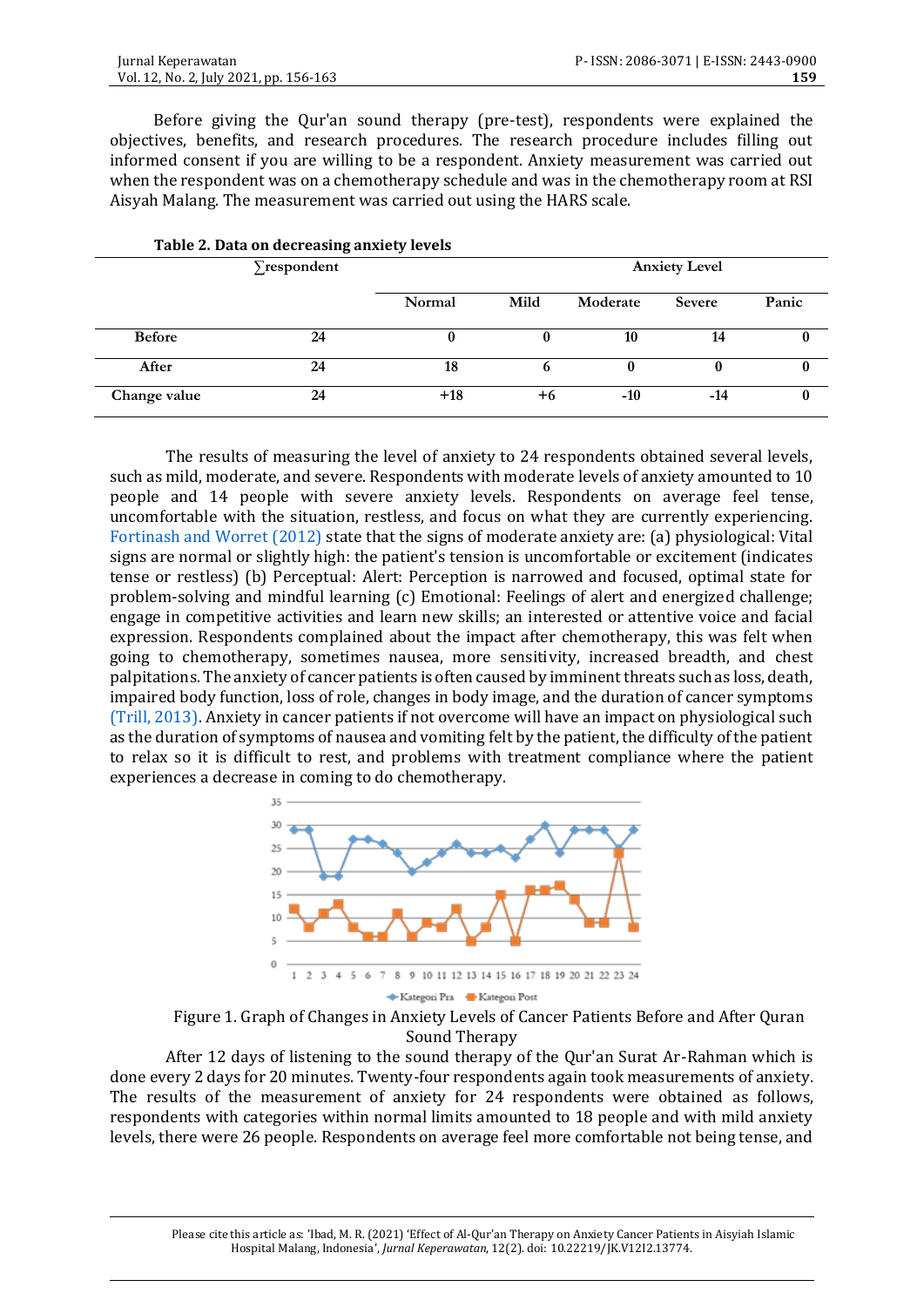are no longer too focused on what they feel. [Fortinash and Worret \(2012\)](#page-5-7) stated that the signs of mild anxiety are, (a) physiological: normal TTV, minimal muscle pressure, normal pupils or contractions (b) Perceptual: wide perceptual field; aware of environmental and internal stimuli; Thoughts are often random but controlled (c) Cognitive: Feelings of relative safety and comfort, relaxed and calm appearance and sound; automatic performance; Behavior like every day.

### 3.3 **Analysis The Effect Of Murattal Therapy On Anxiety**

According to [Bhatt \(2017\)](#page-6-7) states that the part of the brain associated with anxiety begins to be studied using the development of functional and structural imaging. The brain's amygdala appears to be important in modulating fear and anxiety. An increased amygdala is a response to anxiety. The amygdala and other structures of the limbic system are connected to areas of the prefrontal cortex. Amygdala hyperresponsiveness may be related to decreased activation threshold in response to perceived social threats. [Maulana \(2016\)](#page-6-7) The effect of this therapy appears a relaxation that arises from listening to the Qur'an. brain cells have a natural frequency that causes this effect. Resonance will appear if there is a sound response with a frequency spectrum that is directly proportional to the brain frequency. "When the resonance occurs, the cell can then be active or give a signal to the glands in the body to secrete hormones, because the health glands will be active only under certain conditions, such as sleep," this is the same when listening to the voice of the Qur'an. hormone secretion will be triggered because the glands in the body receive a signal. This condition will occur when therapy is carried out. Sound can also stimulate the pituitary gland to release more endorphins, which reduce pain and, therefore, can lower anxiety levels [\(Maulana, 2016\).](#page-6-7)

Researchers used the Wilcoxon test to analyze the effect of Quranic sound therapy on reducing anxiety in cancer patients. The Wilcoxon test is an analysis that shows the relationship between one independent variable and one dependent variable [\(Lapau, 2012\).](#page-6-8) By using the Wilcoxon test, the following test results were obtained.

|                                      |                       | N              | Mean<br>Rank | Sum of<br>Ranks | Z-Score  | Asymp. Sig. (2-<br>Tailed) |
|--------------------------------------|-----------------------|----------------|--------------|-----------------|----------|----------------------------|
| Post-Test-Pre-                       | Negative              | 24c            | 12.50        | 300.0           |          |                            |
| Test                                 | Ranks                 | $^{0d}$        | .00          | 0               |          |                            |
|                                      | <b>Positive Ranks</b> | 0 <sup>e</sup> |              | .00.            | $-4.289$ | .000                       |
|                                      | <b>Ties</b>           | 24             |              |                 |          |                            |
|                                      | Total                 |                |              |                 |          |                            |
| <b>Based on Positive Ranks</b><br>a. |                       |                |              |                 |          |                            |

#### **Tabel 3. Data analysis of the effect of murattal therapy on anxiety**

a. Based on Positive Ranks

b. Wilcoxon Signed Ranks Test

c. Post Test < Pre-Test

d. Post Test > Pre-Test

e. Post  $Test = Pre-Test$ 

Based on the results of anxiety measurements before and after listening to Qur'an sound therapy for 24 respondents, there are differences or a decrease in anxiety. Before the distribution therapy of the patient's anxiety was, 10 people with moderate anxiety level and 14 people with severe anxiety level 19 became 1 person with moderate anxiety level, 5 people with mild anxiety level and 18 people were in normal condition. there is a decrease from before compared to after therapy, the effect of Quran sound therapy which can make it comfortable and calm is what makes the patient's anxiety less.

The results of the Wilcoxon test on the respondent's level of anxiety before and after therapy listening to the sound of the Qur'an have a significance value of  $p = 0.000$ . So that the significance value  $\le$  alpha (0.000  $\le$  0.05), then the hypothesis H1 is accepted. So it can be said that there is an effect of giving Qur'an sound therapy on the anxiety of cancer patients.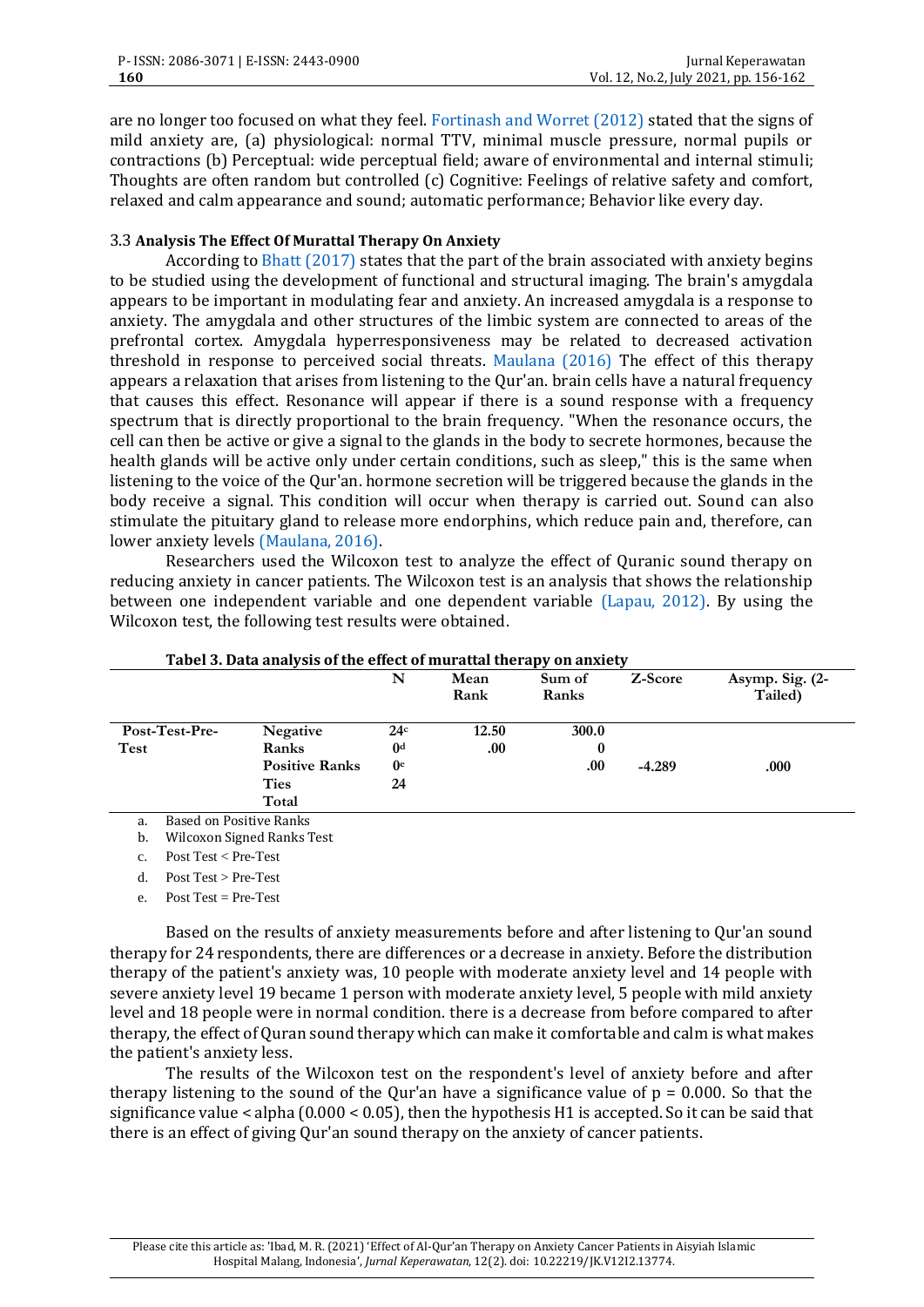# **4. Conclusion**

Based on the data obtained as well as from the discussion of the data, it can be concluded that there is an amazing potential that Qur'an sound therapy can reduce the anxiety level of cancer patients. The majority of cancer patients' anxiety levels before listening to Qur'an sound therapy are moderate and severe. The majority of cancer patients' anxiety levels after listening to Qur'an sound therapy are within the normal range

## **References**

- <span id="page-5-2"></span>Ali, N. A. (2015). Pengaruh Terapi Murottal Terhadap Penurunan Kecemasan Pasien Pre Operasi Ca Mammae Di Ruang Bedah Rumah Sakit Ibnu Sina Makassar. *Sekolah Tinggi Ilmu Kesehatan (STIK) Makassar* , 1-10.
- Babamohamadi, H., Sotodehasl, N., Koenig, H., Zaben, F., Jahani, C., & Ghorbani, R. (2017). The Effect of Holy Qur'an Recitation on Depressive Symptoms in Hemodialysis Patients: A Randomized Clinical Trial. *J Relig Health. Volume 56, Issue 1,* 345-354.
- Baqutayan, S. M. (2012). The Effect of Anxiety on Breast Cancer Patients. *Indian J Psychol Med.34(2); Apr-Jun 2012*, 119–123.
- <span id="page-5-4"></span>Bhatt, N. V. (2016, November 10). *Anxiety Disorders Treatment & Management*. Retrieved June 1, 2017, from Medscape: http://emedicine.medscape.com/article/286227-treatment#d1
- Cottrell, S. (2017, December 16). *Hamilton Anxiety Scale (HAM-A)*. Retrieved February 12, 2018, from Serenity Program: https://serene.me.uk/tests/ham-a.pdf
- Dahlan, M. (2013). *Statistik untuk Kedokteran dan Kesehatan.* Jakarta : Salemba Medika.
- <span id="page-5-1"></span>Faridah, V. N. (2015). Terapi murottal (al-qur'an) mampu menurunkan tingkat kecemasan pada pasien pre operasi laparatomi. *Jurnal keperawatan P-ISSN 2086-3071 E-ISSN 2443-0900 Volume 6, Nomor 1*, 63-70.
- Fauiziah, R. N., & Hertinjung, W. S. (2016). *Kecemasan Pada Penderita Kanker.* Surakarta: Fakultas Psikologi UMS.
- <span id="page-5-6"></span>Fitriatun, I., Wiyono, N., & Setyanto, A. (2014). Pengaruh Mendengarkan Ayat-ayat Al-Quran terhadap Penurunan Stres Pada Pasien Kanker Serviks. *Program Studi Psikologi Fakultas Kedokteran Universitas Sebelas Maret*, 1-17.
- <span id="page-5-5"></span>Forooghy, M., Tabrizi , E., Hajizadeh, b., & Pishgoo , B. (2015). Effect of Music Therapy on Patients' Anxiety and Hemodynamic Parameters During Coronary Angioplasty: A Randomized Controlled Trial. *Nurs Midwifery Stud. 2015 June; 4(2): e25800*, 1-7.
- <span id="page-5-7"></span>Fortinash, K., & Worret, P. H. (2012). *Psychiatric Mental Health Nursing* (5th ed.). Riverport Lane: Elsevier Mosby.
- Frih, B., Mkacher, W., Bouzguenda, A., Jaafar, H., ALkandari, S., Salah, Z., et al. (2017). Effects of listening to Holy Qur'an recitation and physical training on dialysis efficacy, functional capacity, and psychosocial outcomes in elderly patients undergoing hemodialysis. *Journal Libyan Journal of Medicine Volume 12, 2017 - Issue 1*, 1-10.
- <span id="page-5-3"></span>Griffiths, R., Johnson, M., Carducci, M., ummbricht, A., Richards, W., Richards, B., et al. (2016 Nov 30). Psilocybin produces substantial and sustained decreases in depression and anxiety in patients with life-threatening cancer: A randomized double-blind trial. *J Psychopharmacol*, 1181-1197.
- <span id="page-5-0"></span>Inhestern, L., Beierlien, V., Bultmann, J. C., Möller, B., Romer, G., & Koch, U. (2017). Anxiety and depression in working-age cancer survivors: a register-based study. *Inhestern et al. BMC Cancer 17:347*, 1-8.